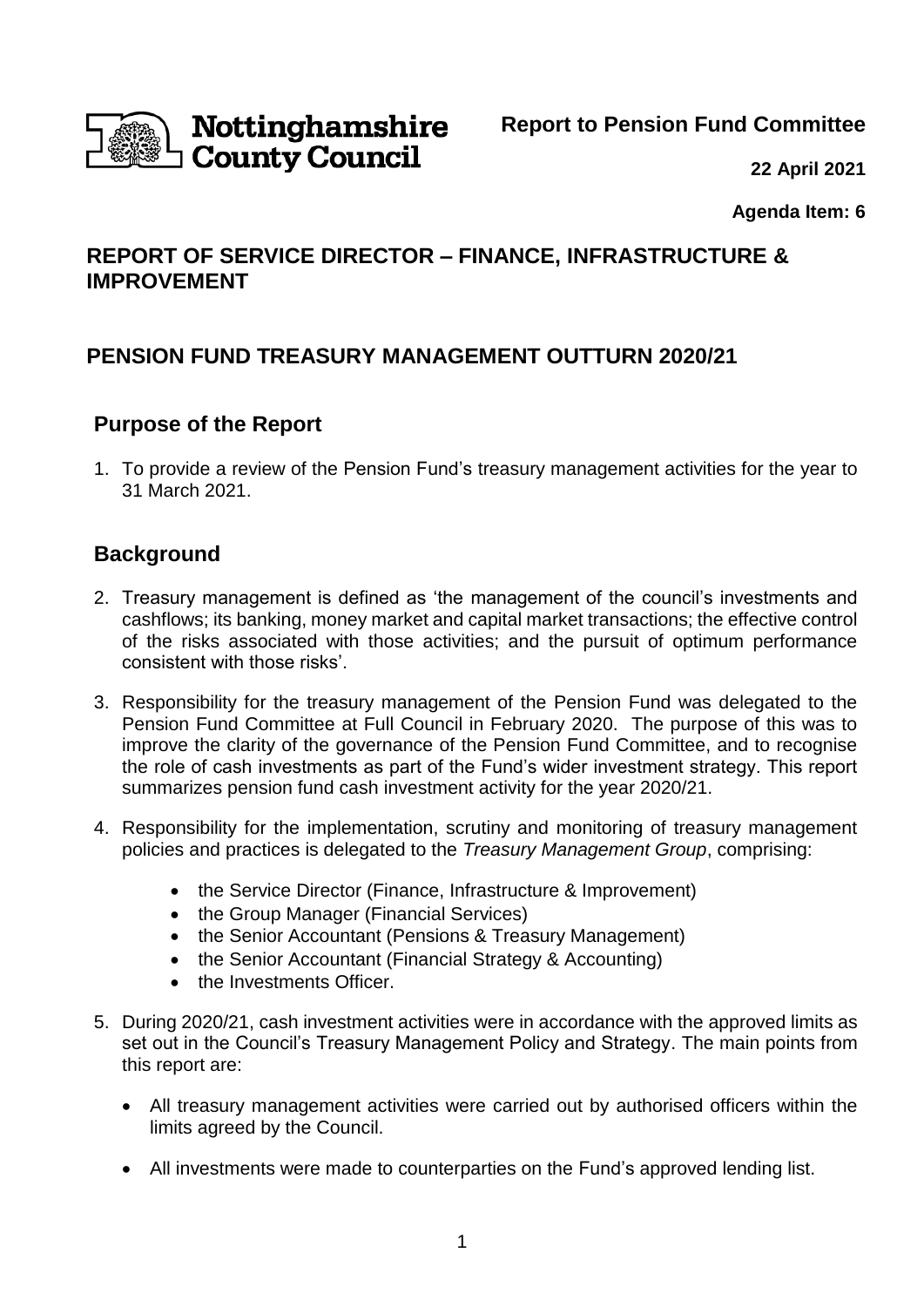Over the course of the year the Council earned 0.09% on its cash investments, compared with the average 7-day London Interbank BID (LIBID) rate for 2020/21 which was effectively zero.

#### **Outturn Treasury Position**

- 6. The Fund's treasury management strategy and associated policies and practices for 2020/21 were approved in February 2020 by Full Council. The Service Director (Finance, Infrastructure & Improvement) complied with the strategy throughout the financial year.
- 7. The Fund manages its cash flows through lending activities on the wholesale money markets. The Fund has an approved list of counterparties for investment and aims to achieve the optimum return on investments commensurate with the proper levels of security and liquidity.
- 8. The Fund's lending of temporary cash balances over the year is summarised in Table 1 below.

| Table 1                            |         |
|------------------------------------|---------|
| Lending of temporary cash balances | £m      |
| Outstanding 31 March 2020          | 149.4   |
| Amount lent during 2020/21         | 389.7   |
| Amount repaid during 2020/21       | (329.3) |
| Outstanding 31 March 2021          | 209.8   |

9. Table 2 below shows the various investment commitments that the Fund's cash balance is required to cover, over and above the required monthly pension payments. Although the total commitment as at 31 March exceeds the £209.8m cash balance, the drawdowns for Private Equity and Infrastructure commitments are usually made over a number of years and have been even slower over the last year. It is therefore unlikely that the full 100% will be called at short notice.

| Table 2<br><b>Commitment as at 31 March 2021</b> | £m    | <b>When required</b>               |  |
|--------------------------------------------------|-------|------------------------------------|--|
|                                                  |       |                                    |  |
| Schroders cash balance                           | 33.9  | Immediately                        |  |
| Aberdeen Standard Investments                    | 60.6  | As required for property purchases |  |
| <b>Private Equity commitments</b>                | 124.7 | Unpredictable                      |  |
| Infrastructure commitments                       | 29.5  | Unpredictable                      |  |
| <b>Total</b>                                     | 248.7 |                                    |  |

10.As part of the Council's wider treasury management strategy the Fund has inherited the following prudential indicator, which relates to fixed-term investments made for periods in excess of 1 year: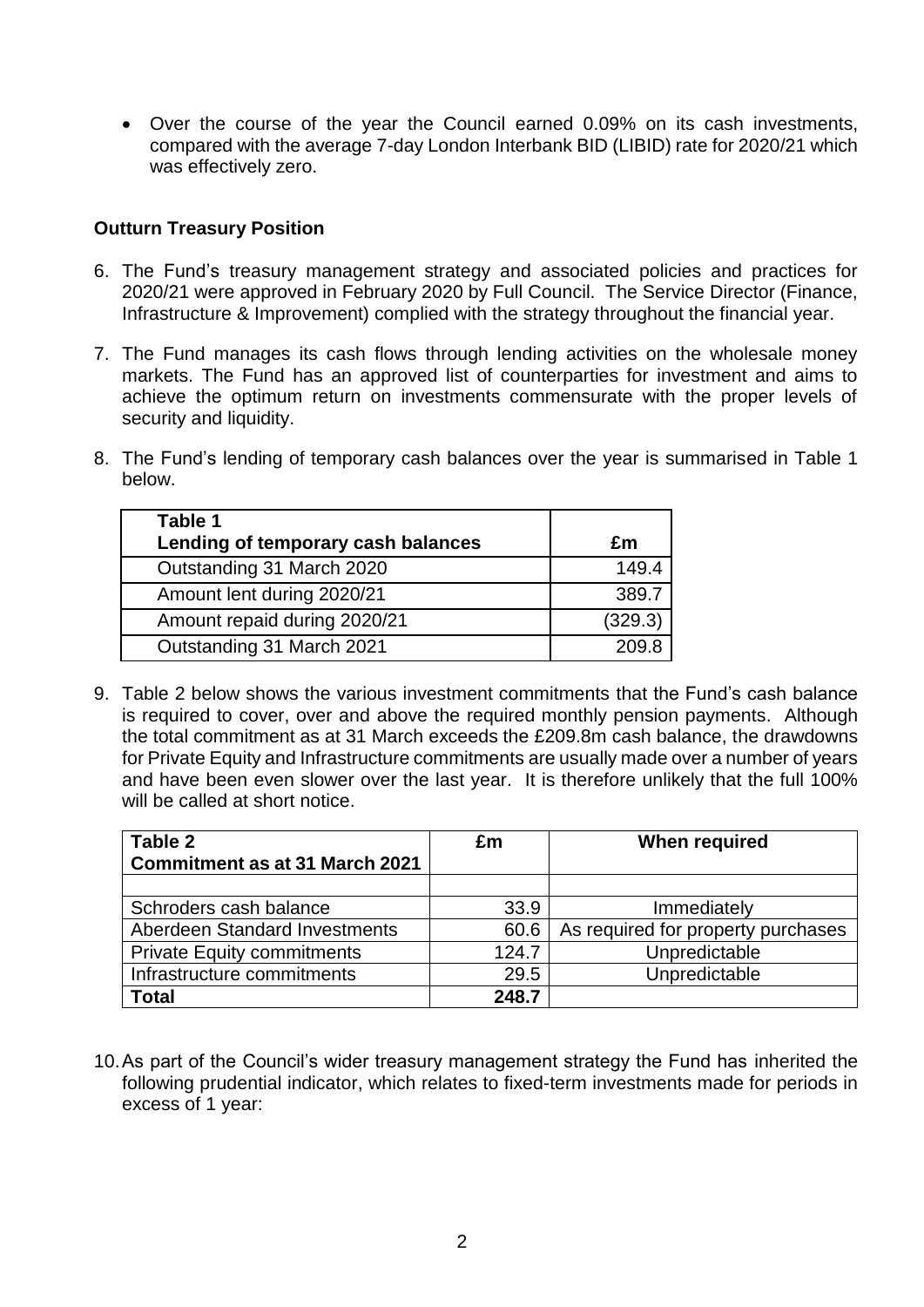| Table 3<br><b>Treasury Management Prudential Indicator</b><br>2020/21       | <b>Approved limit</b>     | <b>Position</b><br>at 31<br><b>March</b> |
|-----------------------------------------------------------------------------|---------------------------|------------------------------------------|
| Upper limit for principal sums invested for over<br>365 days as at 31 March | Higher of £20m<br>and 15% | £0m                                      |

11.The Fund's average cash investment level over 2020/21 was £229.0m (compared with £161.7m in 2019/20). The return achieved on this balance over the course of the year was 0.09% against the 7-day LIBID benchmark which was in effect zero. Investment rates available in the market remain very low as a result of central bank inflation policies. Table 4 below shows the returns achieved by type of deposit. The Fund made no fixed-term deposits 2020/21, as part of its strategy of keeping cash balances liquid and ready for investment in its main portfolios.

| Table 4<br><b>Returns on Investments</b>  | Average<br><b>Balance</b> | <b>Interest</b><br><b>Earned</b> | Average<br><b>Return</b> |
|-------------------------------------------|---------------------------|----------------------------------|--------------------------|
|                                           | £m                        | £000                             | $\%$                     |
| <b>Fixed Term Investments</b>             | 0.0                       | 0.0                              | n/a                      |
| <b>Call Accounts / Money Market Funds</b> | 229.0                     | 204.8                            | 0.09                     |

### **Statutory and Policy Implications**

12.This report has been compiled after consideration of implications in respect of finance, the public sector equality duty, human resources, crime and disorder, human rights, the safeguarding of children, sustainability and the environment and those using the service and where such implications are material they are described below. Appropriate consultation has been undertaken and advice sought on these issues as required.

### **RECOMMENDATION/S**

That Pension Fund Committee members approve the Out-turn Statement as set out in the report.

### **Nigel Stevenson**

**Service Director for Finance, Infrastructure & Improvement and Section 151 Officer**

### **For any enquiries about this report please contact: Ciaran Guilfoyle**

### **Constitutional Comments (KK 08/04/2021)**

13.The proposal in this report is within the remit of the Nottinghamshire Pension Fund Committee.

### **Financial Comments (TMR 08/04/2021)**